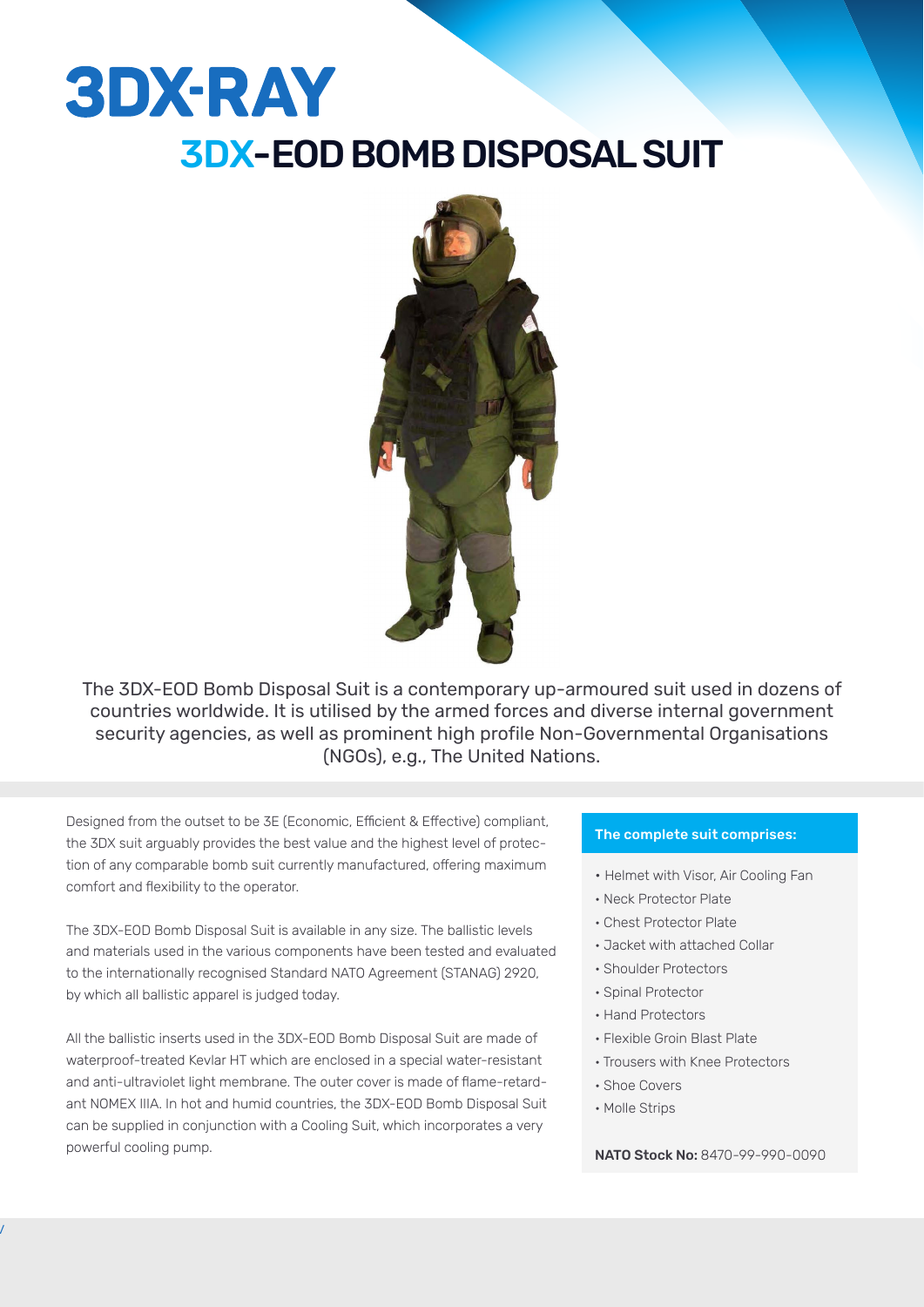## 3DX-EOD BOMB DISPOSAL SUIT

#### HELMET

- GRP skin with elastomeric aramid core and inner lining
- Anti-ballistic hardened acrylic/polycarbonate laminate visor
- Integrated microphone & earpiece
- Ambient sound facility with 70-decibel cut-out facility
- 200 litres per minute variable speed air-cooling fan
- Helmet-mounted torch
- Steel carry case

The EOD helmet is made from a GRP skin with an elastomeric aramid core. It is fully adjustable by means of the three-point suspension harness and removable spacer pads that velcro to the inside. The addition of an anti-blast throat guard to the bottom front of the helmet, known as a beard, closes any possible frontal gap between the helmet and the collar. The helmet incorporates a very powerful variable speed fan that can deliver a forced airflow of up to 200 litres per minute, ensuring maximum cooling comfort for the operator. Speakers for monitoring communication and ambient "surround" sound, plus a microphone are contained within the helmet and an automatic ambient sound facility cuts out any noise above 70 decibels. All the helmet functions are regulated and adjusted by the Remote Controller.

#### **JACKET**

The suit jacket is long-sleeved, with Molle strips at the bottom of each sleeve to accommodate additional tools. The jacket is side-opening and contains flexible Kevlar armour. Rigid neck, chest and groin protector blast plates can be attached to the front using the webbing security straps and Velcro. The high collar provides overlap protection to the helmet and visor. Immediate removal of the jacket and blast plates is achieved using the quick release straps attached to the side and shoulder.

#### **TROUSERS**

The trousers contain flexible Kevlar armour and have fully adjustable supporting braces and a wide Velcro waistband to fit small, medium and large sizes. The knees are reinforced with heavy duty kneeling pads. The articulated groin protector blast plate is attached by a flexible webbing strap.

#### REMOTE CONTROLLER

This is mounted on the front of the smock and is designed to be simple and easy to use. The remote controller requires no visual referral; the operator simply memorises the position of the three controls and locates and manipulates them by touch.

#### COMMUNICATIONS

The remote controller has an external plug for an optional hardwire communications system. This option consists of 100m of wire supplied on a heavy-duty reel connecting to a base station; this allows full communication with the operator. Alternatively, a VHF or UHF radio transceiver, that fits in the pocket on the right-hand sleeve, can be plugged into the remote controller via an optional patch cord. If the radio system has a "vox" facility, the remote controller can be modified to ensure the helmet electronics are compatible.

#### ARMOURED BLAST PLATES

Three separate Armoured Blast Plates, covering neck, chest and groin, are incorporated in one carrier that attaches to the front of the suit by a webbing harness over the shoulders and by a strap that passes through the legs and attaches to the back of the trouser waistband. This is elasticated to allow for the groin blast plate to angle forwards when the operator is in a kneeling position.

#### **SPECIFICATIONS**

Helmet weight: 5.2 Kg Helmet HS Code: 6506 10 80 Suit HS Code: 6211 33 10

Suit weight: 15 Kg without blast plates Suit weight: 29 Kg with blast plates Delivery (2 x Boxes): Box 1 104 x 55 x 31cm @ 31 Kg Box 2 61 x 41 x 37cm @ 17 Kg